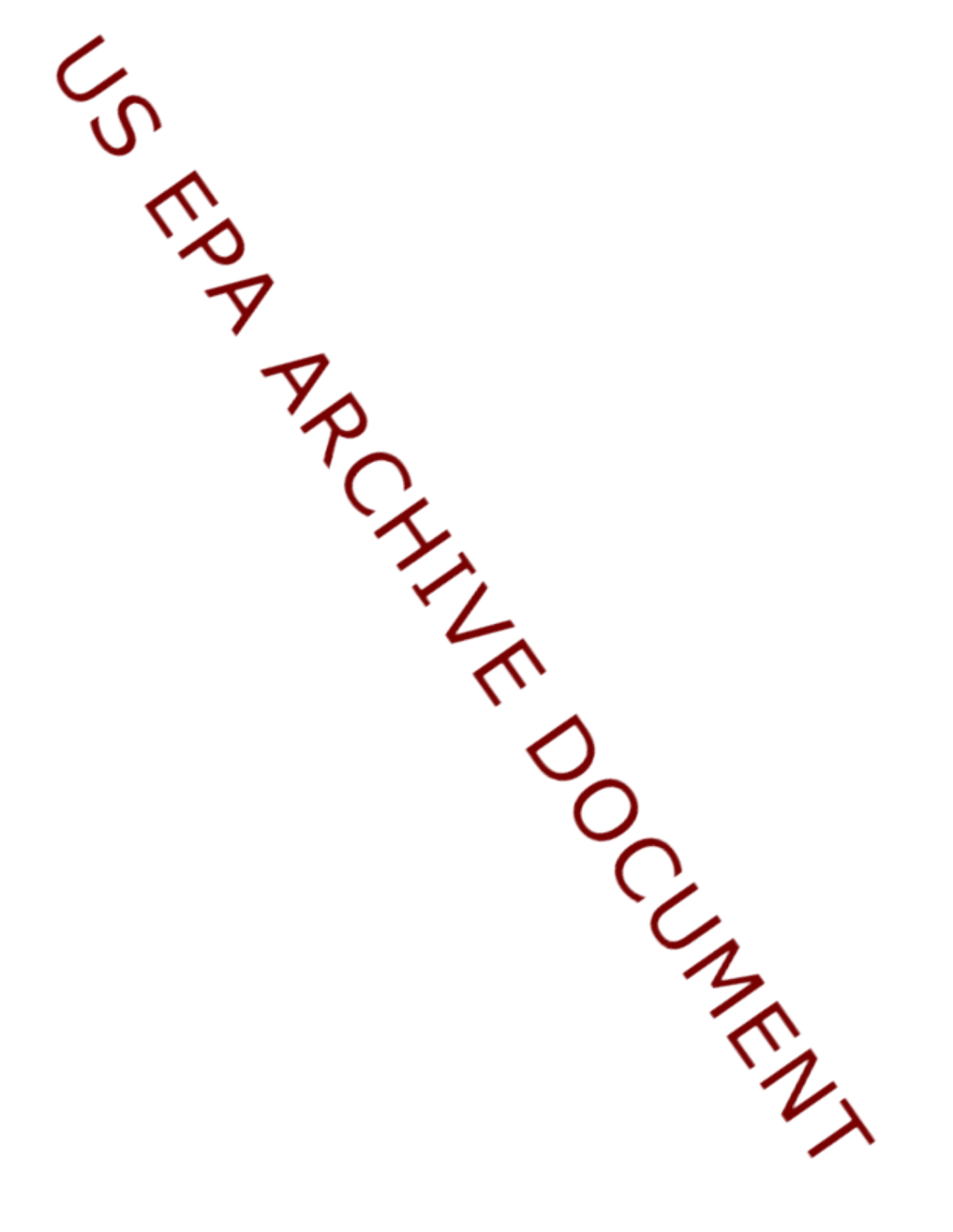## **ENVIRONMENTAL PROTECTION AGENCY (EPA)**

**GAS MANAGEMENT." Agency: ENVIRONMENTAL PROTECTION AGENCY (EPA) Title: "COST-EFFECTIVE APPROACHES TO REDUCING GREENHOUSE GAS EMISSIONS THROUGH ENERGY EFFICIENCY, CLEAN ENERGY, AND CORPORATE GREENHOUSE** 

GAS MANAGEMENT."<br>**Action:** Request for Proposals (RFP)<br>**RFP No.: EPA-OAR-CPPD-08-04** 

## 66.034

**Catalog of Federal Domestic Assistance (CFDA) No.:** 66.034<br>**Dates:** The closing date and time for receipt of hard copy proposal packages is **August 6, 2008, 4:00 p.m. eastern standard time (EST)**. All hard copies of proposal packages must be received by Kayla Roach by August 6, 2008, 4:00 p.m., EST in order to be considered for funding. Electronic submissions must be submitted via Grants.gov by August 6, 2008, 11:59 p.m., EST. Proposals received after the closing date and time will not be considered for funding. Final applications will be requested from those eligible entities whose proposal has been successfully evaluated and preliminarily recommended for award.

### **Summary:** This notice announces the availability of funds and solicits proposals to advance energy efficiency and clean energy programming and policies, including corporate greenhouse gas management, through costeffective strategies.

## **Funding/Awards:**

The total estimated funding for this competitive opportunity is approximately \$6,000,000. EPA anticipates awarding 1-10 grants, ranging in annual value from \$40,000 to \$90,000, from this announcement. Additionally, EPA anticipates awarding 4-10 cooperative agreements, ranging in annual value from \$100,000 to \$250,000. Awards are subject to the availability of funds and quality of evaluated proposals.

## CONTENTS BY SECTION

- I. Funding Opportunity Description
- II. Award Information
- III. Eligibility Information
- IV. Proposal and Submission Information
- V. Proposal Review Information
- VI. Award Administration Information
- VII. Agency Contact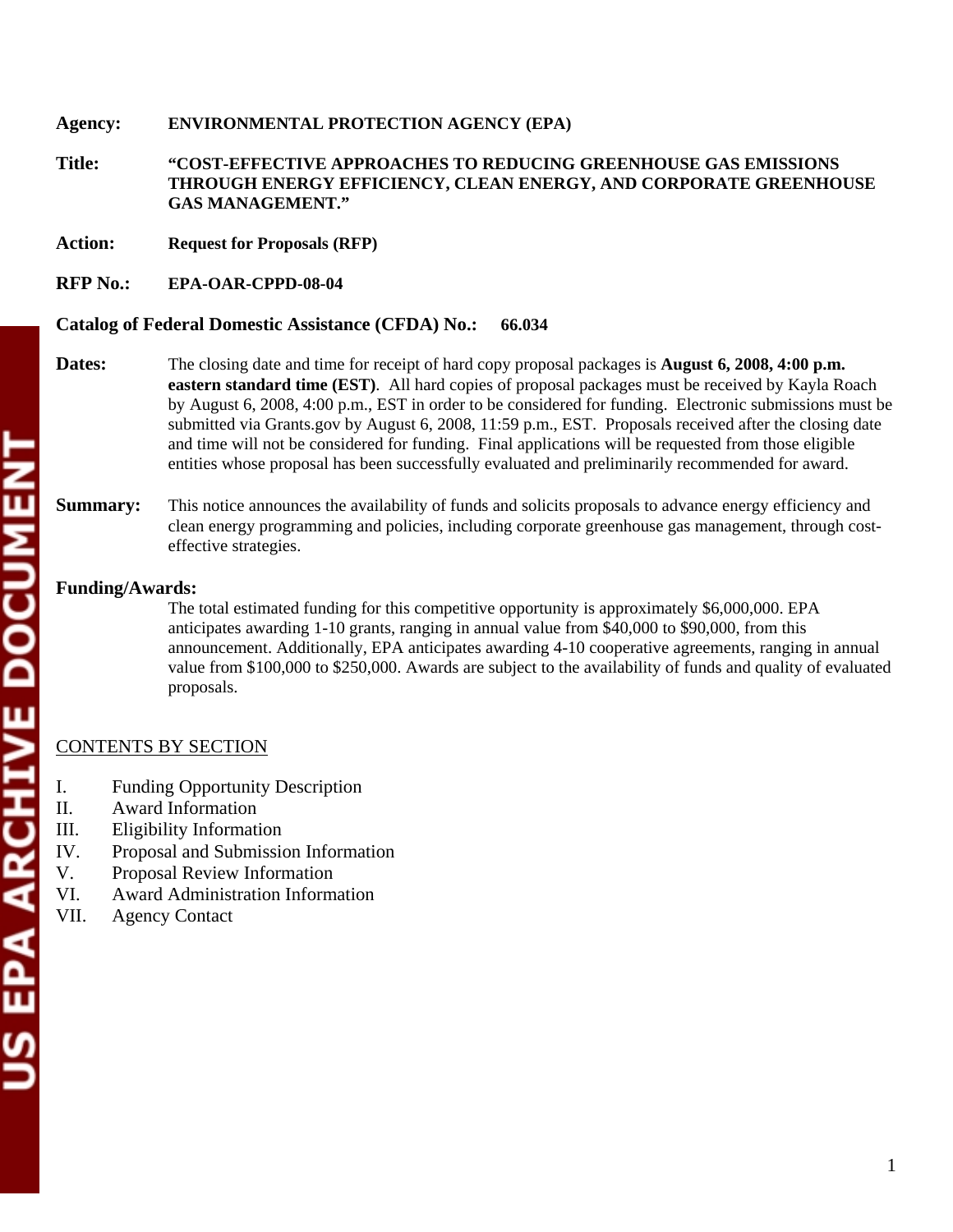# **I. Funding Opportunity Description**

## **A. Background**

The Climate Protection Partnerships Division (CPPD) is committed to reducing greenhouse gases through energyefficiency, clean energy, and corporate greenhouse gas management by employing cost-effective partnerships with industries in all appropriate sectors of our economy. CPPD's programs and activities include:

- **ENERGY STAR Labeling, Residential and Commercial/Industrial.** These programs offer businesses and consumers energy-efficient solutions, making it easy to save money while protecting the environment for future generations.
- **Combined Heat and Power (CHP) Partnership**. Working with partners and stakeholders, the CHP Partnership fosters development of cost-effective CHP applications.
- **Clean Energy-Environment State Program.** In this initiative EPA works closely with states to promote clean energy policies and programs.
- **Climate Leaders.** In 2002, EPA established *Climate Leaders* as an industry-government partnership to work with companies to develop comprehensive climate change strategies.
- **Green Power Partnership.** This program supports organizations interested in purchasing or installing green power products as a key component of their environmental strategies.
- **The National Action Plan for Energy Efficiency ("Action Plan").** In addition to the partnership programs noted above, CPPD also facilitates the Action Plan and, separately, provides assistance to state utility commissions interested in exploring policies that recognize the full environmental and economic benefits of clean energy.

In 1992, EPA introduced ENERGY STAR as a voluntary labeling program designed to identify and promote energy-efficient products to reduce greenhouse gas emissions. In 1996, EPA partnered with the U.S. Department of Energy (DOE) for particular product categories. The ENERGY STAR label is now on major appliances, office equipment, lighting, consumer electronics, and more. EPA has also extended the label to cover new homes and commercial and industrial buildings. Through the partnerships with more than 7,000 private and public sector organizations, ENERGY STAR delivers technical information and tools that organizations and consumers need to choose energy-efficient solutions and best management practices. In 2001, EPA established the CHP Partnership in an effort to publicize the potential energy, environmental, and economic benefits of using CHP to meet a greater portion of our nation's growing energy demand. Since 2002, Climate Leaders has worked with industry to inventory their greenhouse gas emissions, establish aggressive reduction goals, and track and report their progress annually. EPA's Green Power Partnership provides expert advice, tools and resources, credibility, and publicity and recognition support to their partners. In 2005, the Clean Energy-Environment State Program was established to help states review and adopt available policies and programs that effectively integrate clean energy into a lowcost, clean and reliable energy system. And, lastly, through EPA's facilitation of the Action Plan, as well as our support to utility commissions, critical policies are advanced to support the aggressive pursuit of energy efficiency and clean energy.

The Climate Protection Partnerships Division seeks to further enhance delivery of energy efficient products to the residential and commercial sectors, as well as services and best practices to the commercial and industrial marketplace by funding proposals that advance improvement in energy efficiency, CHP programming, greenhouse gas management, green power, energy efficiency, and clean energy policies.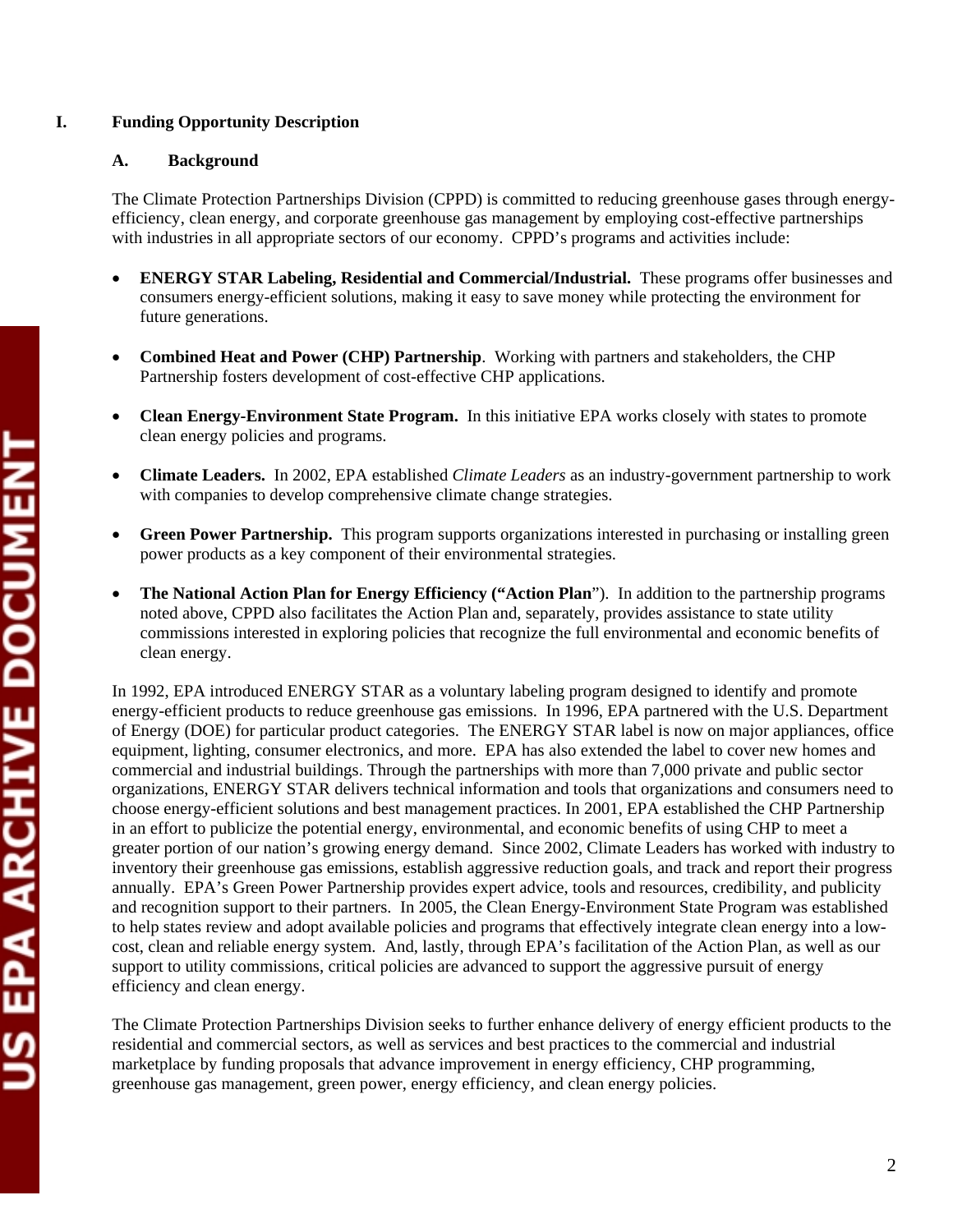## **B. Scope of Work**

Section 103 of the Clean Air Act authorizes the federal government to provide grants to conduct, and promote the coordination and acceleration of research, investigations, experiments, demonstrations, surveys, and studies relating to the causes, effects (including health and welfare effects), extent, prevention, and control of air pollution. The Climate Protection Partnerships Division seeks proposals from eligible entities that will advance international (greenhouse gas management only), national, regional, state, and/or local energy efficiency and clean energy programming by utilizing market-based approaches to program design and delivery, and by fostering information exchange about policies that are supportive of these approaches. Proposals should demonstrate the potential to create lasting change in the market for energy efficient and clean generation products, services, and best practices. Proposed activities should address one or more of the following concerns:

- Improving energy performance in the residential and/or commercial/government market through increased use of high-efficiency products
- Increasing supply/market share for high efficiency products through retail, e-tail, and other sales outlets
- Delivering improved energy performance to existing commercial buildings (e.g., offices, schools, hotels, hospitals, supermarkets, datacenters, etc.) through technology or practice
- Promoting improved energy performance in the commercial new construction market
- Increasing knowledge of CHP or waste energy applications and design principles among engineers, architects, or within the sustainable design community
- Improving quantification and management of greenhouse gas emissions, reductions, and energy use across the lifecycle of products (e.g., electronics) and industry sectors, such as manufacturing
- Providing information and technical support on greenhouse gas management in the public and private sectors
- Increasing demand/market penetration for green power products and on-site renewables
- Fostering the removal of barriers for the development and use of clean energy and renewable energy technologies, through the development of effective programs of policies.
- Providing information and/or technical support about policies that have been effective at the state or regional level in encouraging recognition of the full range of benefits of energy efficiency in the utility and public sectors.

Proposals submitted for consideration should: (1) identify specific approaches for working with stakeholders; (2) demonstrate an understanding of the technologies and market structure for delivery of the technologies, or best practices, to energy end users; (3) identify market barriers to greater adoption of energy efficient and clean energy technologies, or best practices, and (4) delineate strategies for overcoming barriers identified.

While the above paragraphs describe areas that proposals should address, they are not absolute requirements. However, applicants should note that proposals that address these areas may score higher during the evaluation process than proposals that do not address them.

In addition, to be eligible for funding consideration, a project's focus must consist of activities within the statutory terms of EPA's financial assistance authorities; specifically, the statute listed above. These activities are limited to research, investigations, experiments, demonstrations, surveys, training, outreach and studies. Proposals that include project implementation will not be accepted. Generally, a project must address the causes, effects, extent, prevention, reduction, and elimination of air pollution. These activities should relate to the gathering or transferring of information or advancing the state of knowledge. Proposals should emphasize this "learning" concept, as opposed to "fixing" an environmental problem via a well-established method. Proposals relating to other topics which are sometimes included within the term "environment" such as recreation, conservation, restoration, protection of wildlife habitats, etc., must describe the relationship of these topics to the statutorily required purpose of pollution prevention and/or control.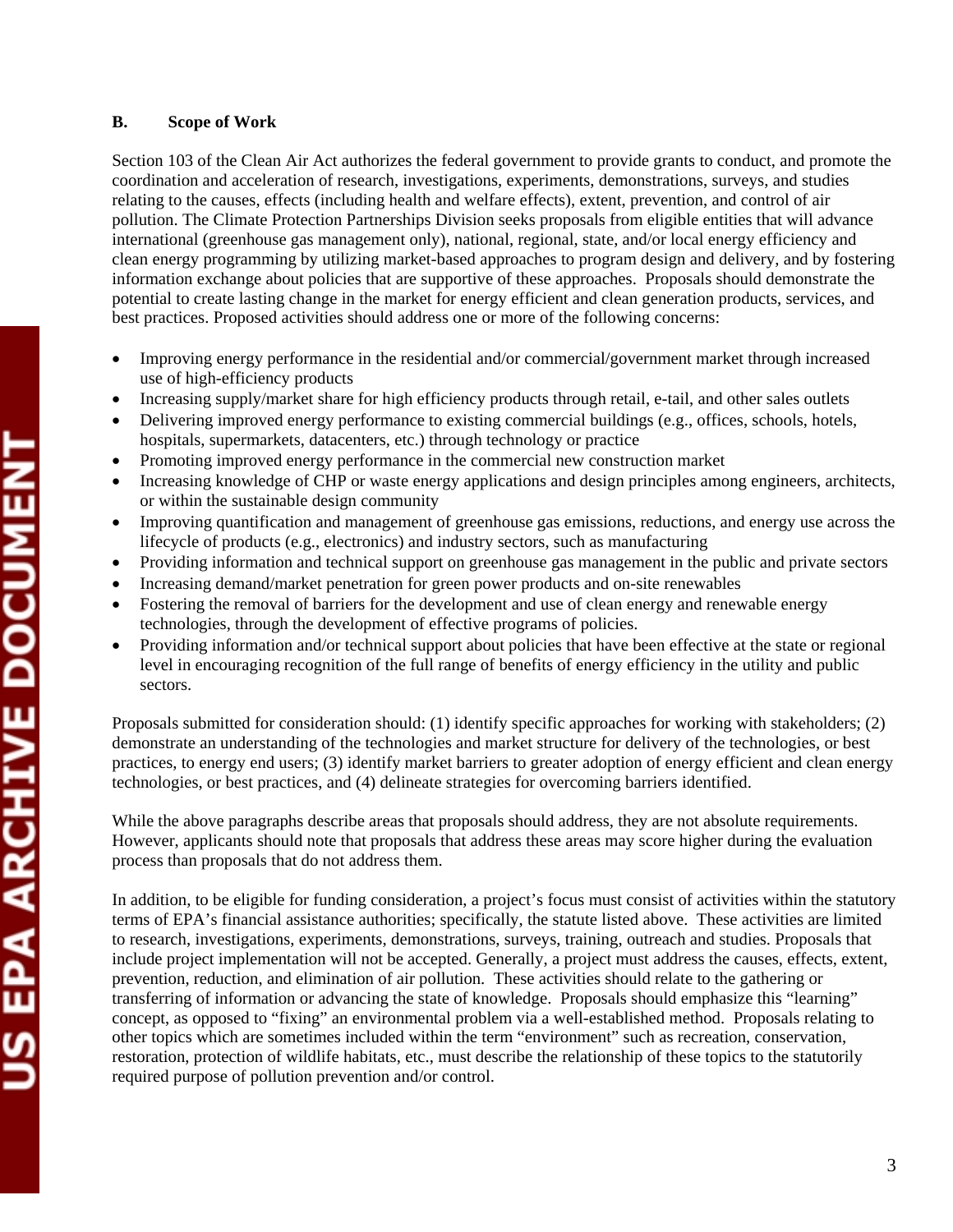## **C. EPA Strategic Plan Linkage and Anticipated Outcomes/Outputs**

**1. Linkage to EPA Strategic Plan***.* This project supports progress towards EPA Strategic Plan Goal 1 (Clean Air and Global Climate Change), Objective1.5 (Reduce Greenhouse Gas Intensity). This project supports EPA efforts in fostering voluntary energy efficiency improvements with the goal of reducing carbon dioxide emissions.

**2. Outputs.** The term "output" means an environmental activity, effort, and/or associated work product related to an environmental goal and objective that will be produced or provided over a period of time or by a specified date. Outputs may be quantitative or qualitative but must be measurable during an assistance agreement funding period.

The anticipated outputs for this project may include educational and outreach materials; conferences and trainings; and other programs, policies and activities that will support increased use of strategic energy management practices and the increased purchase of energy efficient products as a means to reduce greenhouse gas emissions.

**3. Outcomes.** The term "outcome" means the result, effect or consequence that will occur from carrying out an environmental program or activity that is related to an environmental or programmatic goal or objective. Outcomes may be environmental, behavioral, health-related, or programmatic in nature, but must be quantitative. They may not necessarily be achievable within an assistance agreement funding period.

Projects to be funded under this announcement are expected to support outcomes including a reduction in emissions of greenhouse gases by creating a lasting change in the market for energy efficient products, services, and/or best practices.

## **D. Supplementary Information**

The statutory authority for this action is the Clean Air Act, Section 103(b)(3) which authorizes the award of grants for research, investigations, experiments, demonstrations, surveys, and studies related to the prevention and control of air pollution.

In addition, Section 102(2) (F) of the National Environmental Policy Act authorizes Agency support of initiatives and programs designed to maximize international cooperation to anticipate and prevent a decline in the quality of the world environment.

## **II. Award Information**

# **A. What is the amount of funding available?**

The total estimated funding expected to be available for awards under this competitive opportunity shall not exceed \$6,000,000.

# **B. Partial Funding**

In appropriate circumstances, EPA reserves the right to partially fund proposals by funding discrete activities, portions, or phases of proposed projects. If EPA decides to partially fund a proposal, it will do so in a manner that does not prejudice any applicants or affect the basis upon which the proposal or portion thereof, was evaluated and selected for award, and therefore maintains the integrity of the competition and selection process.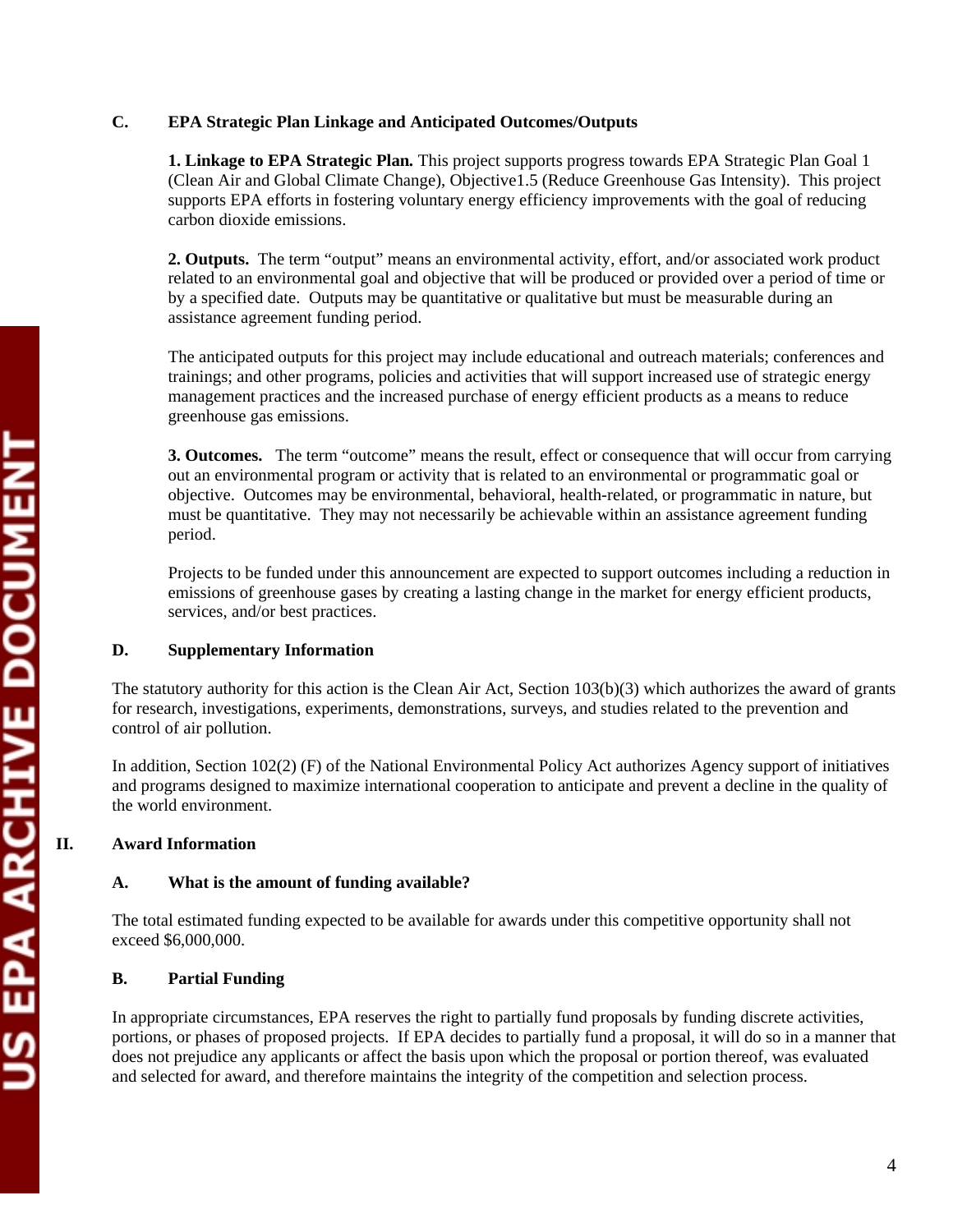## **C. How many agreements will EPA award in this competition?**

The total estimated funding for this competitive opportunity is approximately \$6,000,000.EPA anticipates awarding 1-10 grants, ranging in annual value from \$40,000 to \$90,000, from this announcement. Additionally, EPA anticipates awarding 4-10 cooperative agreements, ranging in annual value from \$100,000 to \$250,000. Awards are subject to the availability of funds and quality of evaluated proposals. EPA reserves the right to make additional awards under this announcement, consistent with Agency policy, if additional funding becomes available. Any additional selections for awards will be made no later than six months from the date of original selection date.

# **D. What is the project period for awards resulting from this solicitation?**

The estimated project period for awards resulting from this solicitation will begin March 1, 2009. Proposed project periods may be up to three years.

# **E. Funding Type**

The funding for selected projects will be in the form of a grant or a cooperative agreement. Cooperative agreements permit substantial involvement between the EPA Project Officer and the selected applicants in the performance of the work supported. Grants do not authorize substantial involvement by EPA in the course of the project. Although EPA will negotiate precise terms and conditions relating to substantial involvement under cooperative agreements as part of the award process, the anticipated substantial Federal involvement for these projects will be:

- Close monitoring of the successful applicants' performance to verify the results proposed;
- Collaboration during the performance of the scope of work;
- Review of substantive provisions of proposed procurements;
- Approving qualifications of key personnel (EPA will not select employees or contractors employed by the award recipient);
- Review and comment on reports prepared under the cooperative agreement (the final decision on the content of reports rests with the recipient);
- Approving quality assurance plans for collecting and assessing data, if warranted.

# **III. Eligibility Information**

## **A. Eligible Entities**

Proposals will be accepted from States, local governments, territories, Indian Tribes, and possessions of the United States, including the District of Columbia, international organizations, universities and colleges, hospitals, laboratories, and other public or private nonprofit organizations.

Non-profit organization, as defined by OMB Circular A-122, located at 2 CFR Part 230, means any corporation, trust, association, cooperative, or other organization which: (1) is operated primarily for scientific, educational, service, charitable, or similar purposes in the public interest; (2) is not organized primarily for profit; and (3) uses its net proceeds to maintain, improve, and/or expand its operations. For this purpose, the term "non-profit organization" excludes (i) colleges and universities; (ii) hospitals; (iii) state, local, and federally-recognized Indian tribal governments; and (iv) those non-profit organizations which are excluded from coverage of this part in accordance with § 230.20 (c).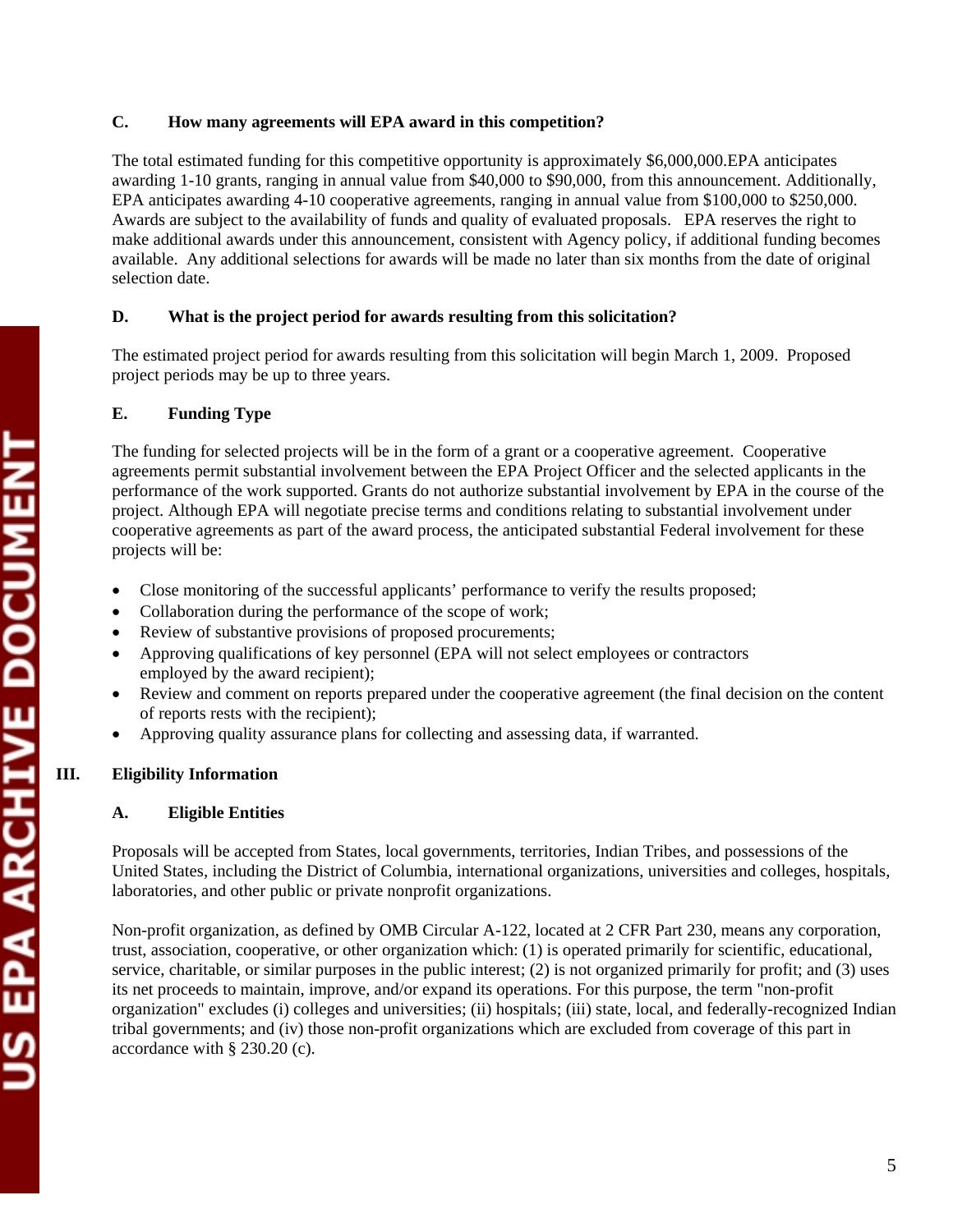Non-profit organizations described in Section 501(c)(4) of the Internal Revenue Code that engage in lobbying activities as defined in Section 3 of the Lobbying Disclosure Act of 1995 are not eligible to receive Federal grants.

## **B. Cost-Sharing or Matching**

There is no statutory or regulatory match requirement under the Clean Air Act Section 103. Eligible and allowable voluntary contributions of funds and/or in-kind contributions of resources will be treated as cost shares under 40 CFR 30.23.

# **C. Threshold Eligibility Criteria**

These are requirements that if not met by the time of proposal submission will result in elimination of the proposal from consideration for funding. Only proposals from eligible entities (see above) that meet all of these criteria will be evaluated against the ranking factors in Section V of this announcement. Applicants deemed ineligible for funding consideration as a result of the threshold eligibility review will be notified within 15 calendar days of the ineligibility determination.

1. a. Proposals must substantially comply with the proposal submission instructions and requirements set forth in Section IV of this announcement or else they will be rejected. In addition, where a page limit is expressed in Section IV with respect to the proposal, pages in excess of the page limitation will not be reviewed.

b. In addition, proposals must be received by the EPA on or before the solicitation closing date published in Section IV of this announcement. Applicants are responsible for ensuring that their proposal reaches the designated person/office specified in Section IV of the announcement by the submission deadline.

c. Proposals received after the published closing date will be considered late and returned to the sender without further consideration unless the applicant can clearly demonstrate that it was late due to EPA mishandling. For hard copy submissions, where Section IV requires proposal receipt by a specific person/office by the submission deadline, receipt by an agency mailroom is not sufficient. Applicants should confirm receipt of their proposal with Kayla Roach as soon as possible after the submission deadline. Failure to do so may result in your proposal not being reviewed.

- 2. Proposals must support Goal 1 "Clean Air and Global Climate Change" of EPA's Strategic Plan: "*Protect and improve the air so it is healthy to breathe and risks to human health and the environment are reduced. Reduce greenhouse gas intensity by enhancing partnerships with businesses and other sectors"*.
- 3. In addition, to be eligible for funding consideration, a project's focus must consist of activities within the statutory terms of EPA's financial assistance authorities; specifically, the CAA sec 103 (b)(3). These activities are limited to research, investigations, experiments, demonstrations, surveys, training, outreach and studies. Generally, a project must address the causes, effects, extent, prevention, reduction, and elimination of air pollution. These activities should relate to the gathering or transferring of information or advancing the state of knowledge. Proposals should emphasize this "learning" concept, as opposed to "fixing" an environmental problem via a well-established method. Proposals relating to other topics which are sometimes included within the term "environment" such as recreation, conservation, restoration, protection of wildlife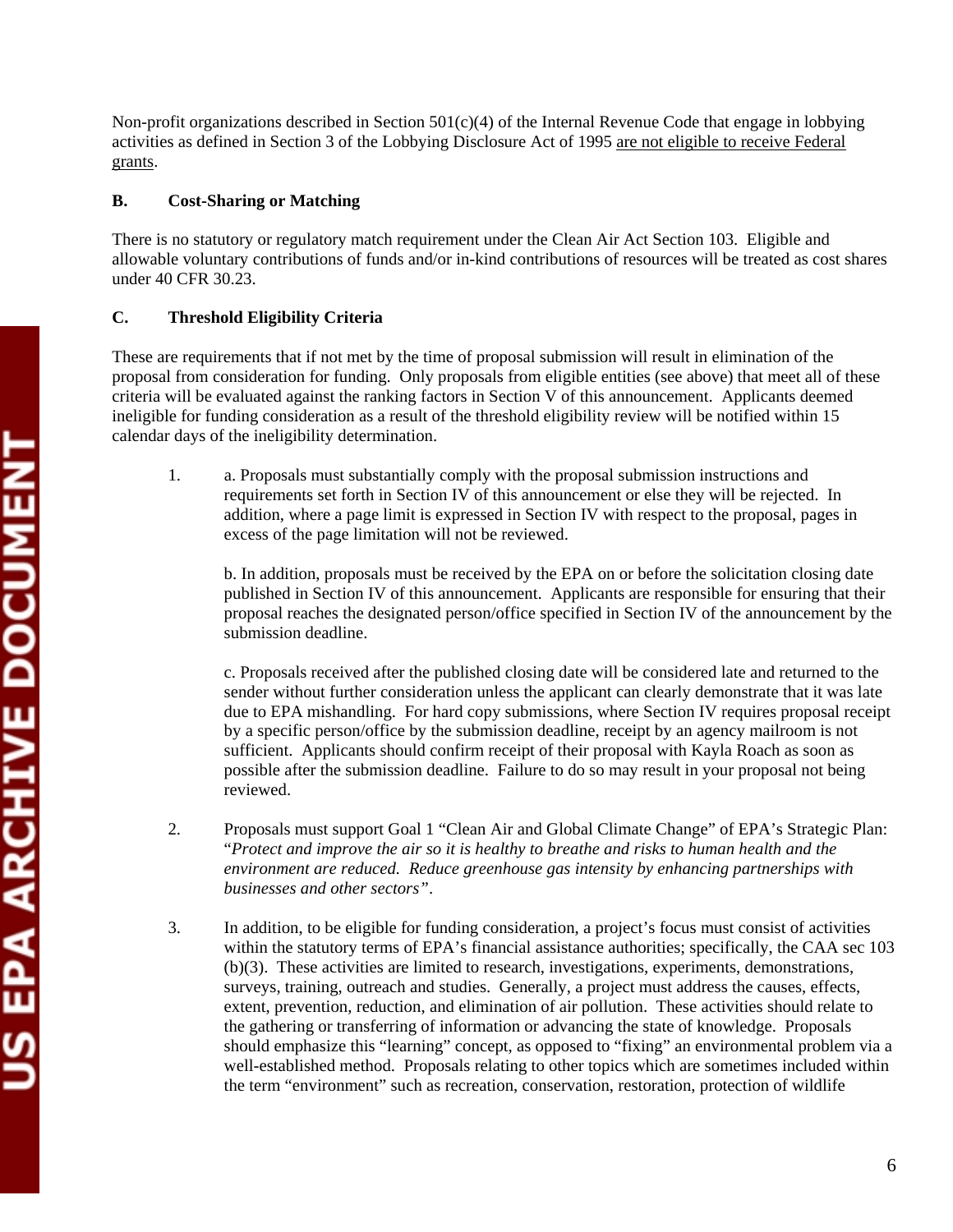habitats, etc., must describe the relationship of these topics to the statutorily required purpose of pollution prevention and/or control.

4. Hard copy proposals will only be accepted via an **express delivery service**. EPA will not accept proposals sent via U.S Postal Service, FAX or email.

#### **IV. Proposal and Submission Information**

#### **A. How to Obtain Proposal Package**

EPA encourages applicants to obtain proposal materials and apply electronically through http://www.grants.gov

Applicants may also download individual grant application forms from EPA's Office of Grants and Debarment website at: http://www.epa.gov/ogd/grants/how\_to\_apply.htm.

To obtain a hard copy of materials, please send an email or written request to the Agency contact listed in Section VII of this announcement.

#### **B. Form of Proposal Submission**

Applicants have the option to submit their proposals in *one of two ways*: 1) Hard copy via express delivery, or 2) electronically via Grants.gov website. Proposals will not be accepted via U.S Postal Service, fax or email. All proposals must be prepared, and include the information, as described in Section IV.C. below regardless of mode of transmission.

### **1. Hard Copy Submission**

Please provide one original of the proposal package (including signed and completed SF-424 and SF424A forms) and four copies–no binders or spiral binding—to:

## **Hard Copy via Express Delivery Address (FedEx, UPS, DHL, etc)**

U.S. EPA Attention: Kayla Roach OAR/OAP/Climate Protection Partnerships Division 1310 L Street, NW,  $9^{th}$  Floor, Office 927G Washington, DC 20005 Phone: (202) 343-9186

### **Hard Copy Proposal Submission Deadline**

All hard copies of proposal packages must be received by Kayla Roach, August 6, 2008 at 4:00 p.m, EST.

## **2. Grants.gov Submission**

The electronic submission of your proposal must be made by an official representative of your institution who is registered with Grants.gov and is authorized to sign applications for Federal assistance. For more information, go to http://www.grants.gov and click on "Get Registered" on the left side of the page. \***Registration process may take a week or longer to complete.** If your organization is not currently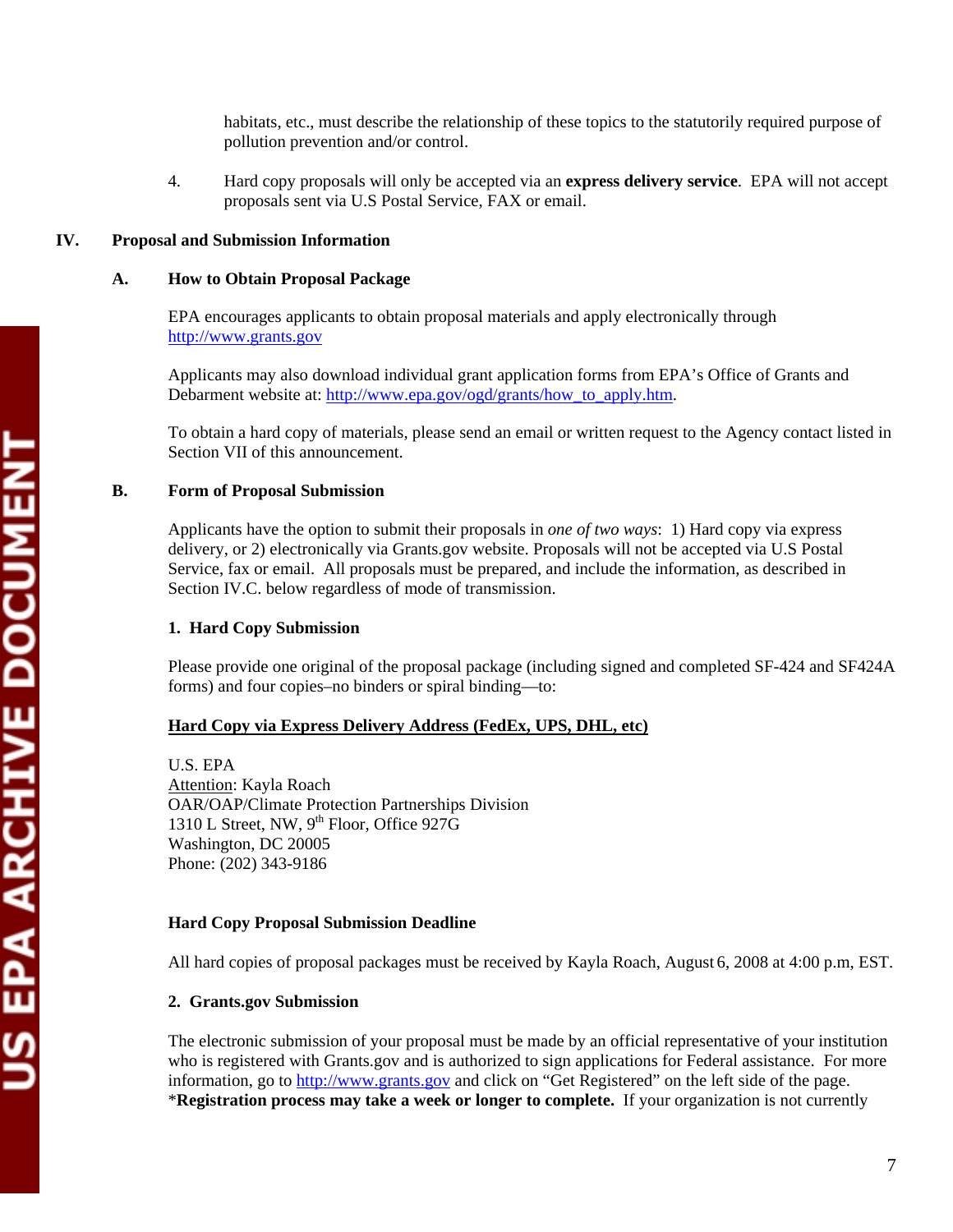registered with Grants.gov, please encourage your office to designate an Authorized Organizational Representative (AOR) and ask that individual to begin the registration process as soon as possible.

To begin the proposal process under this grant announcement, go to http://www.grants.gov and click on the "Apply for Grants" tab on the left side of the page. Then click on "Apply Step 1: Download a Grant Application Package and Instructions" to download the compatible Adobe viewer and obtain the application package for the announcement. **To apply through grants.gov you must use Adobe Reader applications and download the compatible Adobe Reader version (Adobe Reader applications are available to download for free on the Grants.gov website. For more information on Adobe Reader please visit the Help section on grants.gov at** http://www/grants.gov/help/help.jsp, or http://www.grants.gov/aboutgrants/program\_status.jsp).

Once you have downloaded the viewer, you may retrieve the proposal package by entering the Funding Opportunity Number, EPA-OAR-CPPD-08-04, or the CFDA number that applies to the announcement (CFDA 66.034), in the appropriate field. You may also be able to access the application package by clicking on the Application button at the top right of the synopsis page for this announcement on http://www.grants.gov (to find the synopsis page, go to http://www.grants.gov and click on the "Find Grant Opportunities" button on the left side of the page and then go to Search Opportunities and use the Browse by Agency feature to find EPA opportunities).

If you have any questions regarding Grants.gov, please email the Grants.gov Contact Center at support@grants.gov or call 1-800-518-4726.

### **Grants.gov Proposal Submission Deadline**

Your organization's AOR must submit your complete proposal package as described below electronically to EPA through Grants.gov (http://www.grants.gov) no later than **11:59 p.m. EST on August 6, 2008**.

### **Proposal Materials**

### **The following forms and documents are required to be submitted under this announcement:**

- I. Application for Federal Assistance (SF-424)
- II. Budget Information for Non-Construction Programs (SF-424A)
- III. Narrative Proposal **(as described in section IV.C)**

The proposal package *must* include all of the following materials:

**I. Standard Form (SF) 424, Application for Federal Assistance** 

Complete the form. There are no attachments. Please be sure to include organization fax number and email address in Block 5 of the Standard Form SF 424.

Please note that the organizational Dun and Bradstreet (D&B) Data Universal Number System (DUNS) number must be included on the SF-424. Organizations may obtain a DUNS number at no cost by calling the toll-free DUNS number request line at 1-866-705-5711.

### **II. Standard Form SF 424A – Budget Information**:

Complete the form. There are no attachments.

The total amount of federal funding requested for the project period should be shown on line 5(e) and on line 6(k) of SF-424A. If indirect costs are included, the amount of indirect costs should be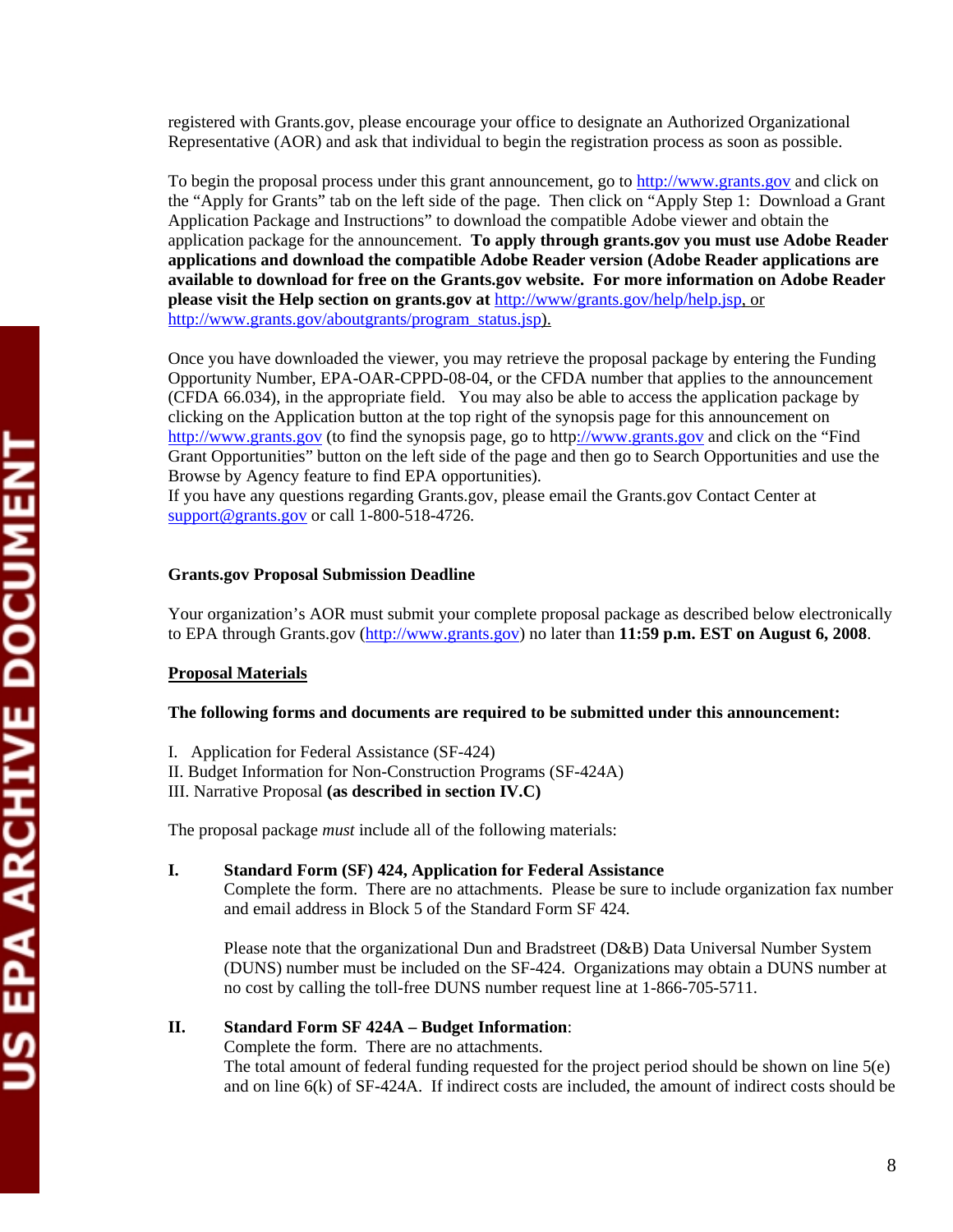entered on line 6(j). The indirect cost rate (i.e., a percentage), the base (e.g., personnel costs and fringe benefits), and the amount should also be indicated on line 22.

#### **\*Selected applicant(s) will need to submit a copy of their current indirect cost rate that has been negotiated with a federal cognizant agency during application phase.**

#### **III. Narrative Proposal**

*The document should be readable in PDF, MS Word or Word Perfect WP6/7/8 for Windows and consolidated into a single file and be prepared in accordance with Section IV.C of the announcement.* 

**Documents I through III** listed under Proposal Materials above should appear in the "Mandatory" Documents" box on the Grants.gov Grant Application Package page.

For documents I and II, click on the appropriate form and then click "Open Form" below the box. The fields that must be completed will be highlighted in yellow. Optional fields and completed fields will be displayed in white. If you enter an invalid response or incomplete information in a field, you will receive an error message. When you have finished filling out each form, click "Save." When you return to the electronic Grant Application Package page, click on the form you just completed, and then click on the box that says, "Move Form to Submission List." This action will move the document over to the box that says, "Mandatory Completed Documents for Submission."

For document number III, the Narrative Proposal, you will need to attach electronic files. Prepare your narrative proposal as described above in Section IV.C.of this announcement and save the document to your computer as an MS Word, PDF or WordPerfect file. When you are ready to attach your proposal to the application package, click on "Project Narrative Attachment Form," and open the form. Click "Add Mandatory Project Narrative File," and then attach your proposal narrative (previously saved to your computer) using the browse window that appears. You may then click "View Mandatory Project Narrative File" to view it. Enter a brief descriptive title of your project in the space beside "Mandatory Project Narrative File Filename." The file name should be no more than 40 characters long. If there are other attachments that you would like to submit to accompany your proposal, you may click "Add Optional Project Narrative File" and proceed as before. When you have finished attaching the necessary documents, click "Close Form." When you return to the "Grant Application Package" page, select the "Project Narrative Attachment Form" and click "Move Form to Submission List." The form should now appear in the box that says, "Mandatory Completed Documents for Submission."

Once your proposal package has been completed and saved, send it to your AOR for submission to U.S. EPA through Grants.gov. Please advise your AOR to close all other software programs before attempting to submit the application package through Grants.gov.

In the "Application Filing Name" box, your AOR should enter your organization's name (abbreviate where possible), the fiscal year (e.g.,  $FY08$ ), and the grant category (e.g., Assoc Prog Supp). The filing name should not exceed 40 characters. From the "Grant Application Package" page, your AOR may submit the application package by clicking the "Submit" button that appears at the top of the page. The AOR will then be asked to verify the agency and funding opportunity number for which the application package is being submitted. If problems are encountered during the submission process, the AOR should reboot his/her computer before trying to submit the application package again. [It may be necessary to turn off the computer (not just restart it) before attempting to submit the package again.] **If the AOR continues to experience submission problems, he/she may contact Grants.gov for assistance by phone at 1-800-518-4726** or email at http://www.grants.gov/help/help.jsp or contact Kayla Roach at (202) 343-9186 or roach.kayla@epa.gov.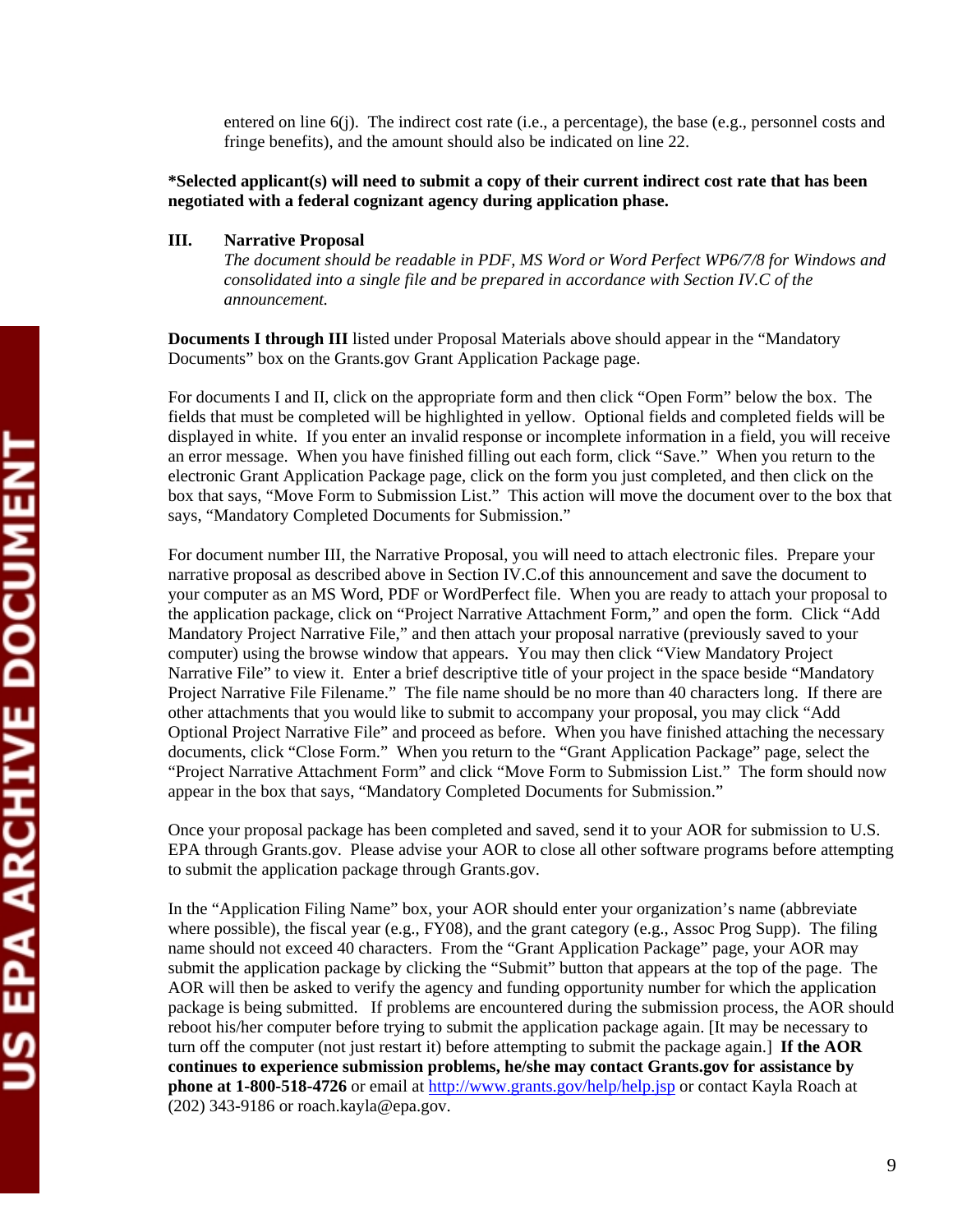Proposal packages submitted thru grants.gov will be time/date stamped electronically.

# **C. Content of Proposal Submission**

All proposal submissions, regardless of mode of submission, must contain a completed and signed Standard Form (SF) 424, Application for Federal Assistance, a completed SF-424, Budget Information—Non Construction Programs, and a Narrative Proposal as described below. Submissions must conform to the outline below.

## **Narrative Proposal**

The Narrative Proposal (section 1-3 below) **may not** exceed a maximum of 20 single-spaced typewritten pages, including the Summary Page. Pages in excess of 20 will not be considered. Supporting materials, such as resumes and letters of support, can be submitted as attachments and are not included in the 20-page limit.

## **1. Summary Information Page**

- a. Project Title.
- b. Applicant Information. Include applicant (organization) name, address, contact person, phone number, fax and email address.
- c. Funding Requested. Specify the amount being requested from EPA.
- d. Total Project Cost. Specific total cost of the project. Identify funding from other sources, including any in-kind resources.
- e. Project period. Provide beginning and ending dates (for planning purposes, applicants should assume a project start date of March 1, 2009).

## **2. Narrative Work Plan**

**\*\*The Narrative must explicitly describe how the proposed project meets the guidelines established in Sections I—III (including the threshold eligibility criteria in Section III.C) of this announcement, and address each of the evaluation criteria set forth in Section V.** 

- **a. Project Summary/Approach:** The summary shall contain the following components:
- i. Detailed project summary, description of specific actions and methods to be undertaken and the responsible institutions, including estimated timeline for each task.
- ii. Description of the associated work products to be developed.
- iii. Explanation of project benefits to the public, and specifically the potential audiences served.
- iv. Description of the roles of the applicant and partners, if any.
- v. Description of the applicant's organization and experience related to the proposed project.
- vi. Description of staff expertise/qualifications, staff knowledge, and resources or the ability to obtain them, to successfully achieve the goals of the proposed project.
- vii. Description of expertise in working with unique constituencies and stakeholders to advance energy efficiency, green power or CHP goals; demonstrated understanding of the technologies and market structure for delivering clean energy technologies and/or best practices to stakeholders; and demonstrated ability to delineate and deploy strategies for overcoming market barriers to greater use of clean energy.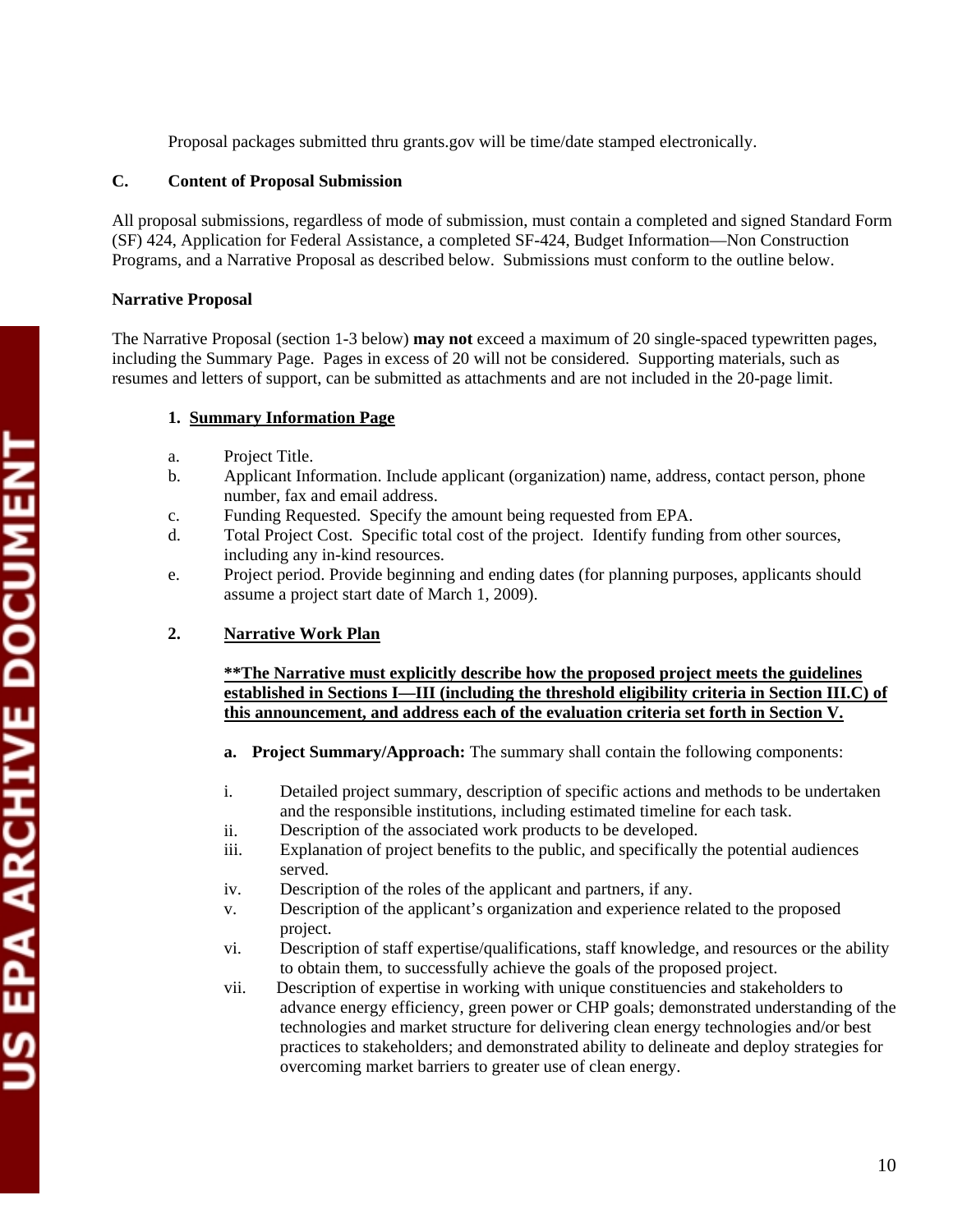viii. Budget and estimated funding amounts for each work component/task. This section provides an opportunity for narrative description of the budget or aspects of the budget found in the SF-424A such as "other" and "contractual."

### **b. Environmental Results—Outcomes and Outputs**

Identify the expected quantitative and qualitative outcomes of the project **(See Section I)**, including what measurements will be used to track your progress towards achieving the expected project outcomes (including those identified in Section I.C) and how the results of the project will be evaluated. Identify the expected project outputs (including those identified in Section I.C) and how progress towards achieving them will be tracked and measured.

### **c. Past Performance**

**I.** Programmatic Capability: Submit a list of federally funded assistance agreements **(assistance agreements include Federal grants and cooperative agreements but not Federal contracts)** similar in size, scope and relevance to the proposed project that your organization performed within the last three years (no more than 5, and preferably EPA agreements) and describe (i) whether, and how, you were able to successfully complete and manage those agreements and (ii) your history of meeting the reporting requirements under those agreements including submitting acceptable final technical reports.

\*In evaluating applicants under these factors in Section V, EPA will consider the information provided by the applicant and may also consider relevant information from other sources, including information from EPA files and from current and prior Federal agency grantors (e.g., to verify and/or supplement the information provided by the applicant). If you do not have any relevant or available past performance or reporting information, please indicate this in the proposal and you will receive a neutral score for these factors under Section V-failure to do so may result in 0 points for the factors.

**II. Reporting on Environmental Results--Outcomes and Outputs:** Submit a list of federally funded assistance agreements **(assistance agreements include Federal grants and cooperative agreements but not Federal contracts)** that **your organization** performed within the last three years ( no more than 5, and preferably EPA agreements**),** and describe how you documented and/or reported on whether you were making progress towards achieving the expected results (e.g., outputs and outcomes) under those agreements. If you were not making progress, please indicate whether, and how, you documented why not.

\*In evaluating applicants under this factor in Section V, EPA will consider the information provided by the applicant and may also consider relevant information from other sources, including information from EPA files and from current and prior Federal agency grantors (e.g., to verify and/or supplement the information provided by the applicant). If you do not have any relevant or available environmental results past performance information, please indicate this in the proposal and you will receive a neutral score for this factor under Section V-failure to do so may result in 0 points for the factor.

## **3. Detailed Budget Narrative**

In addition to the SF-424A, please provide specific total costs of the project (EPA funding and cost share if any).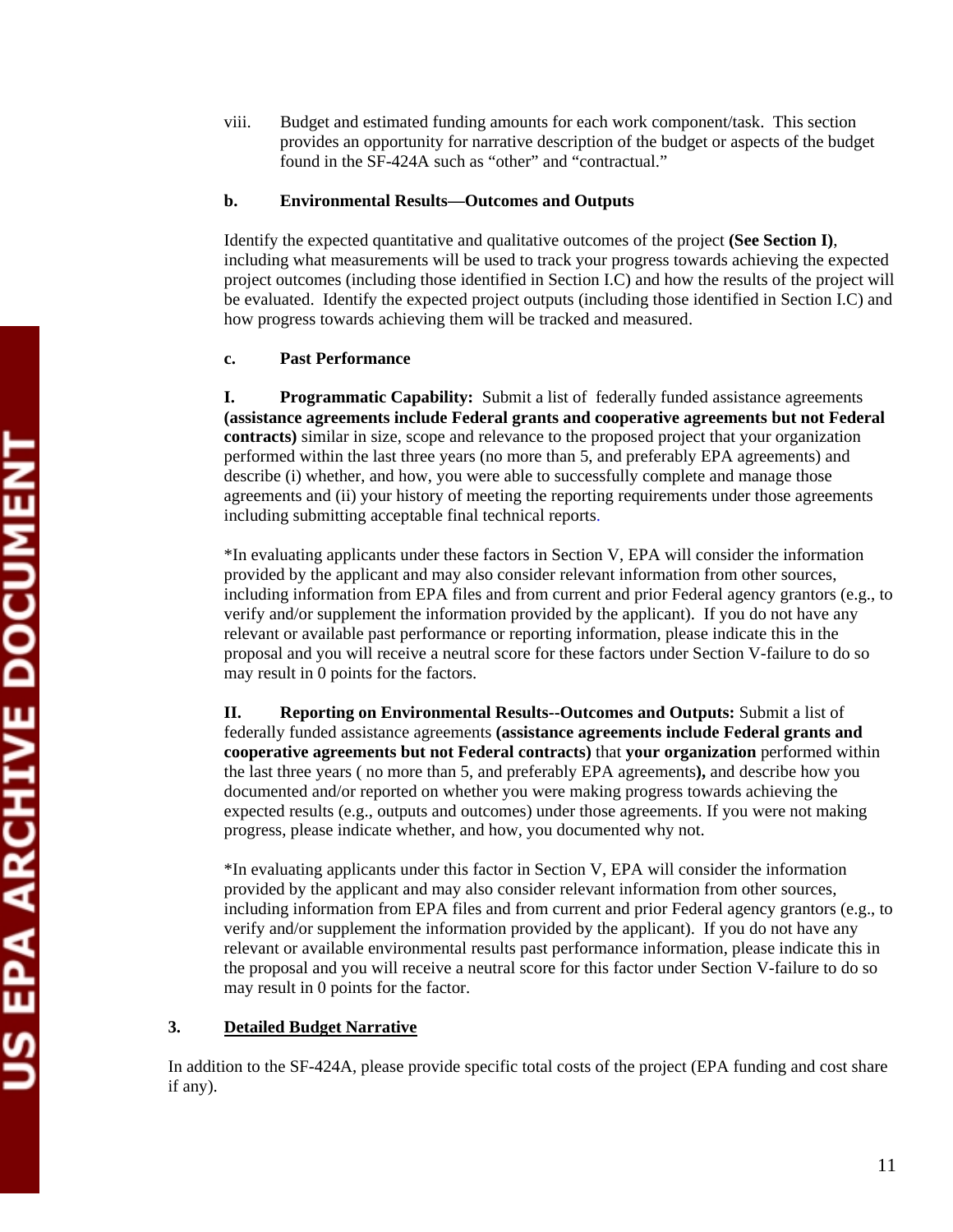Management Fees: When formulating budgets for proposals/applications, applicants must not include management fees or similar charges in excess of the direct costs and indirect costs at the rate approved by the applicants cognizant audit agency, or at the rate provided for by the terms of the agreement negotiated with EPA. The term "management fees or similar charges" refers to expenses added to the direct costs in order to accumulate and reserve funds for ongoing business expenses, unforeseen liabilities, or for other similar costs that are not allowable under EPA assistance agreements. Management fees or similar charges may not be used to improve or expand the project funded under this agreement, except to the extent authorized as a direct cost of carrying out the scope of work.

**4. Attachments** (not included in the 20 page limit)

**a. Resumes.** Provide resumes or curriculum vitae for all principal investigators and any other Key personnel.

**b. Support Letters.** Specifically indicate how the supporting organization will assist in the project.

## **D. Can funding be used to acquire services or fund partnerships?**

EPA awards funds to one eligible applicant as the recipient even if other eligible applicants are named as partners or co-applicants or members of a coalition or consortium. The recipient is accountable to EPA for the proper expenditure of funds.

subgrants including those contained in 40 CFR Parts 30 or 31, as appropriate. Applicants must compete Funding may be used to provide subgrants or subawards of financial assistance, which includes using subawards or subgrants to fund partnerships, provided the recipient complies with applicable requirements for subawards or contracts for services and products, including consultant contracts, and conduct cost and price analyses to the extent required by the procurement provisions of the regulations at 40 CFR Parts 30 or 31, as appropriate. The regulations also contain limitations on consultant compensation. Applicants are not required to identify subawardees/subgrantees and/or contractors (including consultants) in their proposal/application. However, if they do, the fact that an applicant selected for award has named a specific subawardee/subgrantee, contractor, or consultant in the proposal/application EPA selects for funding does not relieve the applicant of its obligations to comply with subaward/subgrant and/or competitive procurement requirements as appropriate. Please note that applicants may not award sole source contracts to consulting, engineering or other firms assisting applicants with the proposal solely based on the firm's role in preparing the proposal/application.

Successful applicants may not use subgrants or subawards to avoid requirements in EPA grant regulations for competitive procurement by using these instruments to acquire commercial services or products from for-profit organizations to carry out its assistance agreement. The nature of the transaction between the recipient and the subawardee or subgrantee must be consistent with the standards for distinguishing between vendor transactions and subrecipient assistance under Subpart B Section .210 of OMB Circular A-133 , and the definitions of subaward at 40 CFR 30.2(ff) or subgrant at 40 CFR 31.3, as applicable. EPA will not be a party to these transactions. Applicants acquiring commercial goods or services must comply with the competitive procurement standards in 40 CFR Part 30 or 40 CFR Part 31 and cannot use a subaward/subgrant as the funding mechanism.

### **E. How will an applicant's proposed subawardees/subgrantees and contractors be considered during the evaluation process described in SectionV of the announcement?**

Section V of the announcement describes the evaluation criteria and evaluation process that will be used by EPA to make selections under this announcement. During this evaluation, except for those criteria that relate to the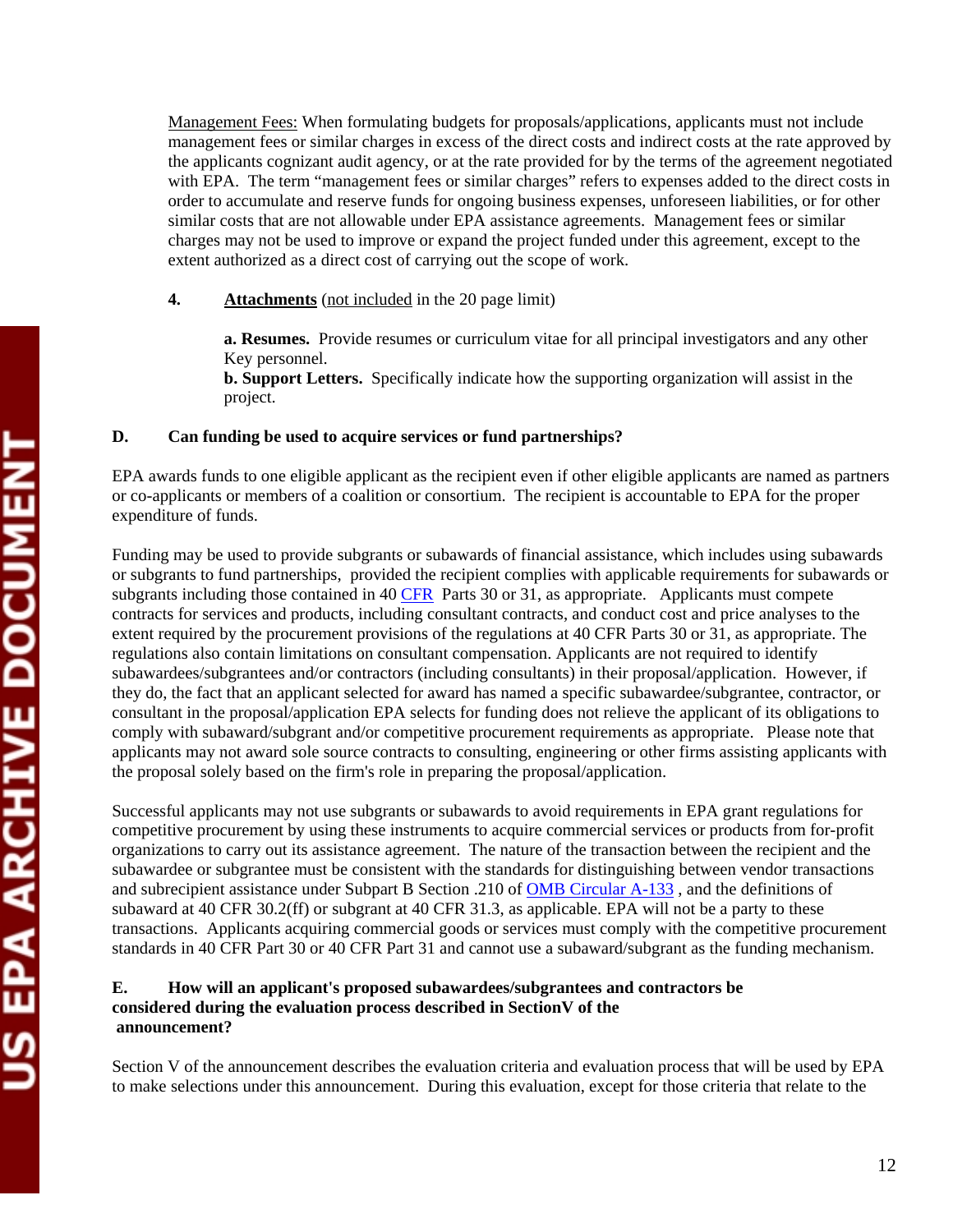appropriate and relevant, the qualifications, expertise, and experience of: applicant's own qualifications, past performance, and reporting history, the review panel will consider, if

 $(i)$  an applicant's named subawardees/subgrantees identified in the proposal/application if the applicant demonstrates in the proposal/application that if it receives an award that the subaward/subgrant will be properly awarded consistent with the applicable regulations in 40 CFR Parts 30 or 31. For example, applicants must not use subawards/subgrants to obtain commercial services or products from for profit firms or individual consultants.  $(iii)$  an applicant's named contractor(s), including consultants, identified in the proposal/application if the applicant demonstrates in its proposal/application that the contractor(s) was selected in compliance with the competitive Procurement Standards in 40 CFR Part 30 or 40 CFR 31.36 as appropriate. For example, an applicant must demonstrate that it selected the contractor(s) competitively or that a proper non-competitive sole-source award consistent with the regulations will be made to the contractor(s), that efforts were made to provide small and disadvantaged businesses with opportunities to compete, and that some form of cost or price analysis was conducted. EPA may not accept sole source justifications for contracts for services or products that are otherwise readily available in the commercial marketplace.

EPA will not consider the qualifications, experience, and expertise of named subawardees/subgrantees and/or named contractor(s) during the proposal/application evaluation process unless the applicant complies with these requirements.

# **F. Submission Dates and Times**

The deadline for receipt of hard copy proposal packages is **August 6, 2008, 4:00 p.m., EST.** All hard copies of proposal packages must be received by **Kayla Roach by 4:00 p.m., EST on August 6, 2008** in order to be considered for funding. Electronic submissions must be submitted via Grants.gov by **August 6, 2008, 11:59 p.m., EST.** Proposals received after the closing date and time will not be considered for funding.

Final (full) grant applications will be requested only from those eligible entities whose proposals have been tentatively selected for award. Additional instructions for final application packages will be provided when the applicant is notified of the tentative selection.

# **G. Confidential Business Information**

In accordance with 40 CFR 2.203, applicants may claim all or a portion of their application/proposal as confidential business information. EPA will evaluate confidentiality claims in accordance with 40 CFR Part 2. Applicants must clearly mark applications/proposals or portions of applications/proposals they claim as confidential. If no claim of confidentiality is made, EPA is not required to make the inquiry to the applicant otherwise required by 40 CFR 2.204(c) (2) prior to disclosure. Note that under Public Law No. 105-277, data produced under an award is subject to the Freedom of Information Act.

# **H. Pre-proposal/Application Communications and Assistance**

In accordance with EPA's Assistance Agreement Competition Policy (EPA Order 5700.5A1), EPA staff will not meet with individual applicants to discuss draft proposals, provide informal comments on draft proposals, or provide advice to applicants on how to respond to ranking criteria. Applicants are responsible for the contents of their applications/proposals. However, EPA will respond to questions in writing from individual applicants regarding eligibility criteria, administrative issues related to the submission of the proposal, and requests for clarification about the announcement.

Applicants are responsible for the content of their proposal, and for ensuring that their proposal is submitted as specified in Section IV of the announcement.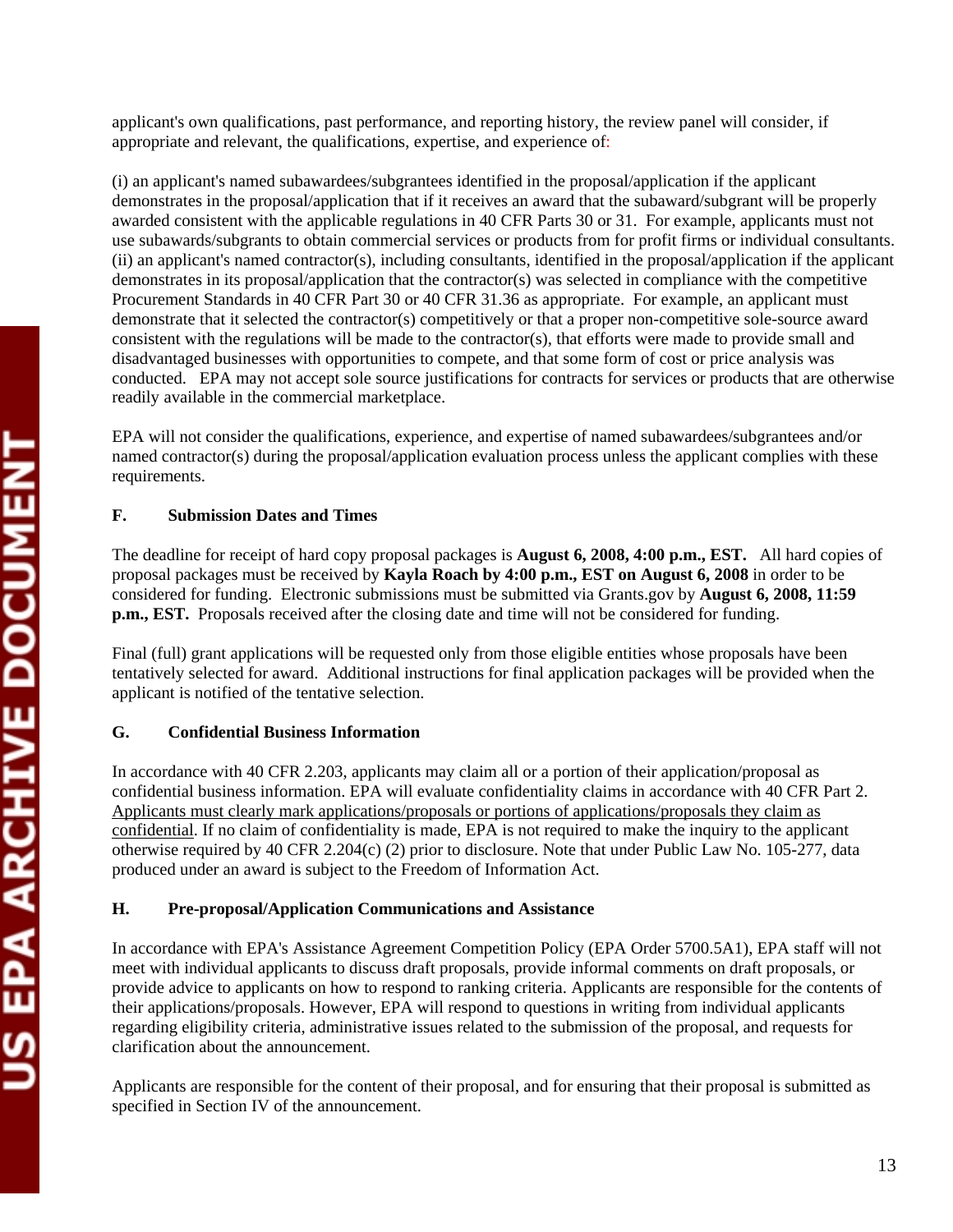# **V. Proposal Review Information**

# **A. Evaluation Criteria**

**Only those proposals that meet the threshold criteria in section III** will be evaluated according to the criteria set forth below. Applicants should directly and explicitly address these criteria as part of their proposal submittal. Each proposal will be rated under a points system, with a total of 100 points possible.

| Criteria                                                                                                                                                                                                                                                                                                                                                                                                                                                                                                                                                                                                                                                                                                                                                                                                                                                                                                                                                                                                                                                                                                                                                                                                                                                                                                                                                                                                                                                                                                                          | <b>Points</b> |
|-----------------------------------------------------------------------------------------------------------------------------------------------------------------------------------------------------------------------------------------------------------------------------------------------------------------------------------------------------------------------------------------------------------------------------------------------------------------------------------------------------------------------------------------------------------------------------------------------------------------------------------------------------------------------------------------------------------------------------------------------------------------------------------------------------------------------------------------------------------------------------------------------------------------------------------------------------------------------------------------------------------------------------------------------------------------------------------------------------------------------------------------------------------------------------------------------------------------------------------------------------------------------------------------------------------------------------------------------------------------------------------------------------------------------------------------------------------------------------------------------------------------------------------|---------------|
| 1. Project Summary/Approach: Under this criterion, the Agency will evaluate the<br>following factors: $(i)$ (30 pts) the extent and quality to which the proposal narrative includes<br>a well-conceived strategy for addressing all of the requirements and objectives stated in<br>Section I, Part B (Scope of Work) and Part C (EPA Strategic Plan Linkage and<br>Anticipated Outcomes/Outputs), (ii) (10 pts) the extent to which the applicant clearly<br>demonstrates how they will ensure timely and successful completion of the project, and how<br>the project goals will contribute to market transformation in terms of engaging relevant and<br>unique constituencies and stakeholders, identifying market barriers, developing strategies to<br>overcome market barriers, and implementing key activities with discrete tasks and time<br>lines, (iii) (10 pts) whether the proposal sets forth a reasonable time schedule for the<br>execution of the tasks associated with the project(s).                                                                                                                                                                                                                                                                                                                                                                                                                                                                                                                        | 50            |
| 2. Environmental Results-Outcomes and Outputs: Extent to which the proposal<br>describes the evaluative component of the project, including how the applicant's success in<br>achieving the expected project outcomes and outputs, including technical specifics identified<br>in Section I, will be tracked and measured.                                                                                                                                                                                                                                                                                                                                                                                                                                                                                                                                                                                                                                                                                                                                                                                                                                                                                                                                                                                                                                                                                                                                                                                                        | 15            |
| 3. Past Performance--Programmatic Capability and Reporting on Environmental<br><b>Results:</b> Under this criterion, the Agency will evaluate the applicant's technical ability to<br>successfully complete and manage the proposed project taking into account the applicants:<br>(i) (5 pts) past performance in successfully completing and managing federally funded<br>assistance agreements (assistance agreements include Federal grants and cooperative<br>agreements but not Federal contracts) similar in size, scope, and relevance to the<br>proposed project performed within the last 3 years, (ii) (5 pts) history of meeting reporting<br>requirements on federally funded assistance agreements (assistance agreements include<br>Federal grants and cooperative agreements but not Federal contracts) similar in size,<br>scope, and relevance to the proposed project performed within the last 3 years and<br>submitting acceptable final technical reports under those agreements, and (iii) (5 pts) past<br>performance in documenting and/or reporting on progress towards achieving the expected<br>outcomes and outputs (e.g., results) under federally funded assistance agreements<br>(assistance agreements include Federal grants and cooperative agreements but not<br>Federal contracts) similar in size, scope and relevance to the proposed project within the<br>last 3 years; and, if such progress was not made whether the documentation and/or reports<br>satisfactorily explained why not. | 15            |
| NOTE: In evaluating applicants under this criterion, the Agency will consider the<br>information provided by the applicant and may also consider relevant information from<br>other sources including agency files and prior/current grantors (e.g., to verify and/or<br>supplement the information supplied by the applicant). Applicants with no relevant or<br>available past performance or reporting history will receive a neutral score for those<br>elements under this criterion. A neutral score is half of the total points available in a subset                                                                                                                                                                                                                                                                                                                                                                                                                                                                                                                                                                                                                                                                                                                                                                                                                                                                                                                                                                      |               |

 $\overline{1}$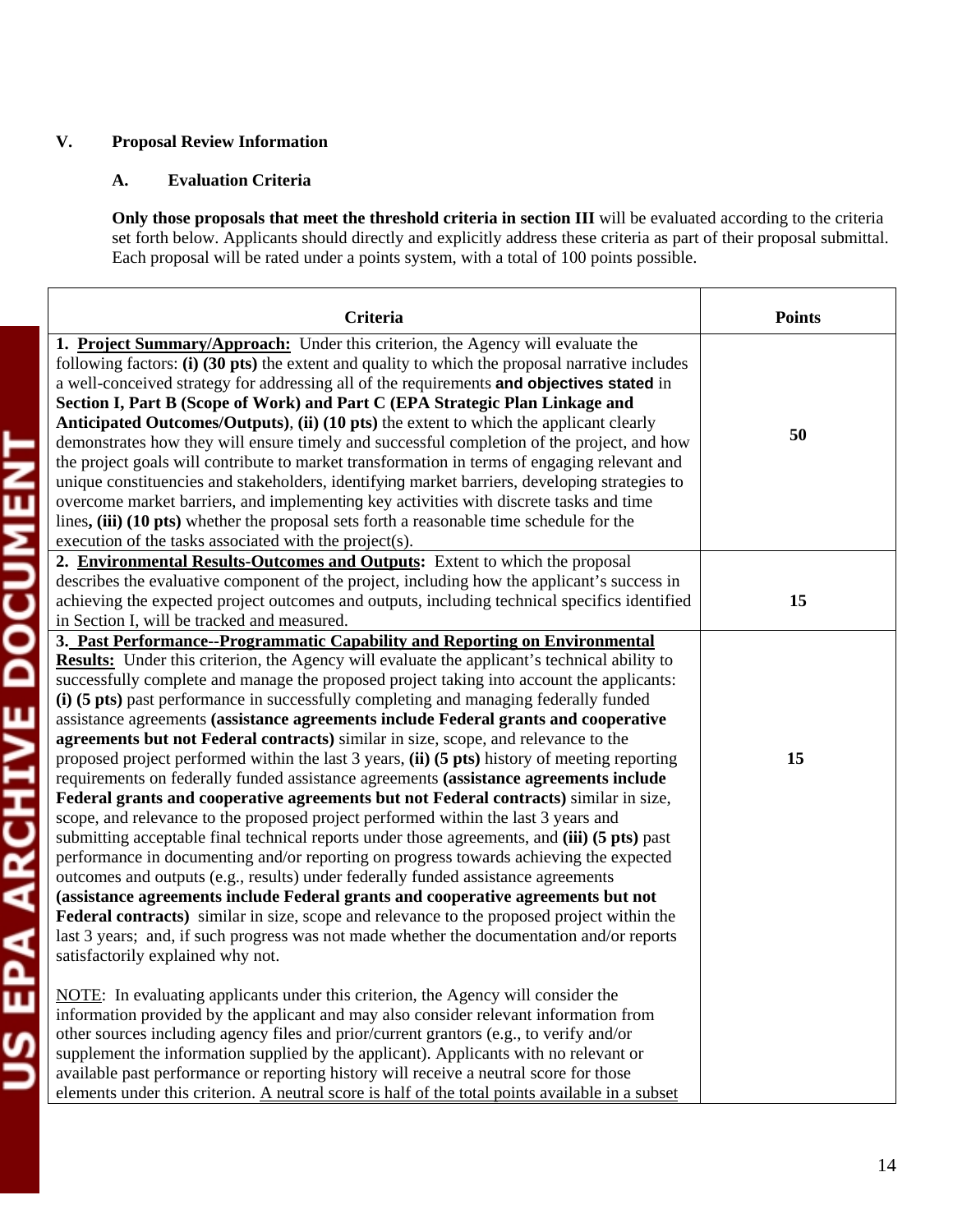| of possible points.                                                                             |  |
|-------------------------------------------------------------------------------------------------|--|
| <b>4. Budget/ Resources:</b> The Agency will evaluate the proposed project budget to determine  |  |
| whether, $(i)$ (5 pts) costs are reasonable to accomplish the proposed goals, objectives, and   |  |
| measurable environmental outcomes, (ii) (5 pts) proposed budget provides an                     |  |
| approximation of the percentage of the budget designated for each major activity.               |  |
| 5. Staff Expertise/Qualifications: (i) (5 pts) Description of staff expertise/qualifications,   |  |
| staff knowledge, and resources or the ability to obtain them, to successfully achieve the       |  |
| goals of the proposed project, (ii) (5 pts) and description of the applicant's organization and |  |
| experience relating to the proposed project.                                                    |  |

## **B. Review and Selection Process**

A review team will evaluate all eligible proposals using the criteria above. Each proposal will be given a numerical score, with a total of 100 points possible, and will be rank ordered according to the numerical score. The review team will develop preliminary funding recommendations for the Approval Official based on this ranking.

# **C. Other Factors**

Final funding decisions will be made by the Approval Official based on the recommendation of the review team. In making the final funding decisions, the Approval Official may also consider: programmatic priorities and geographical diversity of awards. Once final decisions have been made, a funding recommendation will be developed and forwarded to the EPA Award Official.

EPA reserves the right to reject all proposals or applications and make no award as a result of this announcement or make fewer than expected. The EPA Award Official is the only official that can bind the Agency to the expenditure of funds for selected projects resulting from this announcement.

# **VI. Award Administration Information**

## **A. Award Notices**

Following evaluation of Proposals, all applicants will be notified regarding their application's status.

# **1. Proposal Notifications**

a. EPA anticipates notification to *successful* applicant(s) will be made, via telephone, electronic or postal mail by October 1, 2008. The notification will advise the applicant that its Proposal has been successfully evaluated and recommended for award. The notice shall require submission of a Final Application. *(Refer to Section IV (B), Content and form of Application Submission.)* 

This notification, which advises that the applicant's proposal has been recommended for award, is not an authorization to begin performance. The award notice signed by the EPA grants officer is the authorizing document and will be provided through postal mail. At a minimum, this process can take up to 90 days from the date of recommendation.

b. EPA anticipates notification to *unsuccessful* applicant(s) will be made via electronic or postal mail by October 1, 2008. In either event, the notification will be sent to the original signer of the application.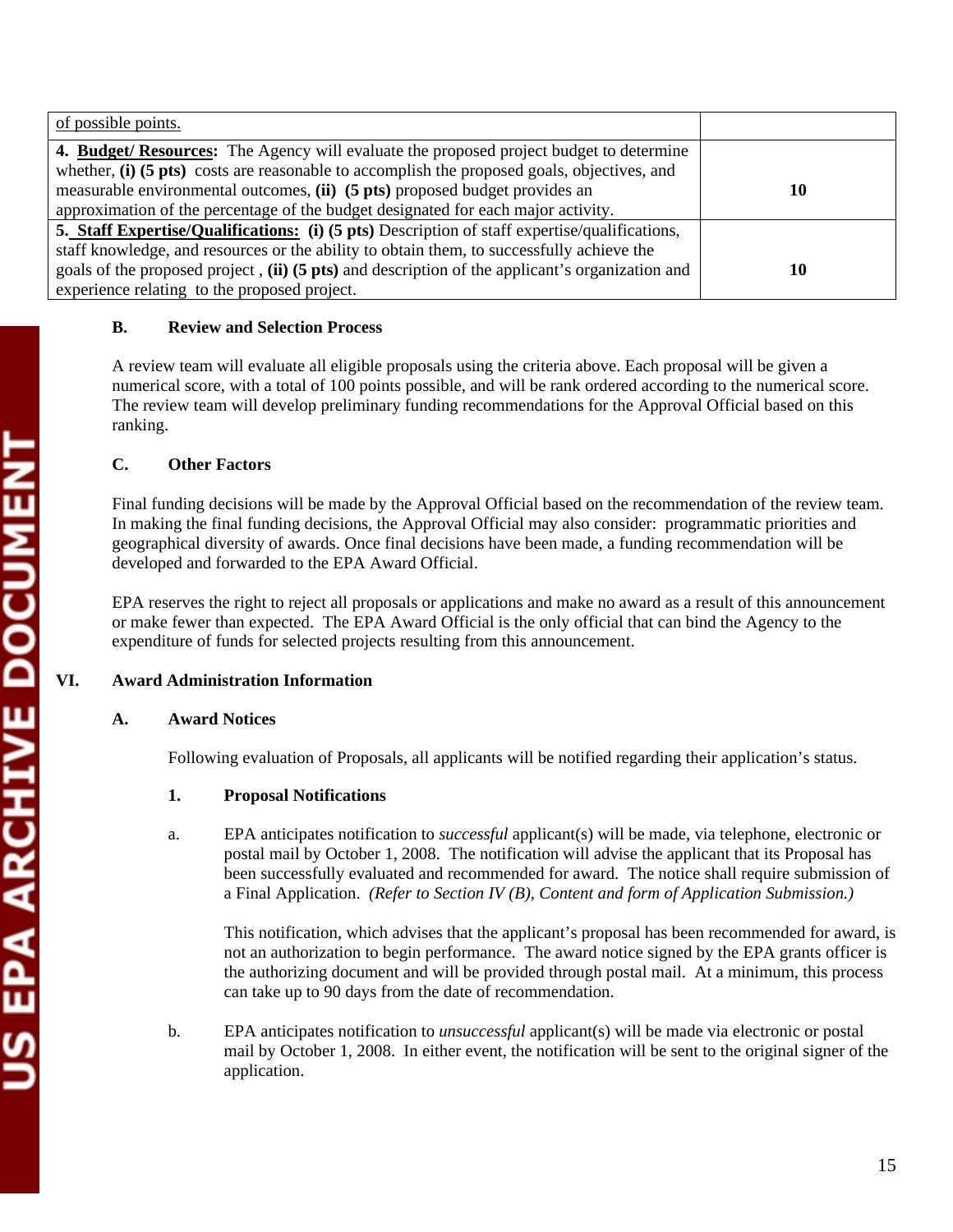## **B. Administrative and National Policy Requirements**

A listing and description of general EPA Regulations applicable to the award of assistance agreements may be viewed at: http://www.epa.gov/ogd/AppKit/applicable\_epa\_regulations\_and\_description.htm.

Executive Order 12372, Intergovernmental Review of Federal Programs may be applicable to awards, resulting from this announcement. Applicants *selected* for funding may be required to provide a copy of their proposal to their State Point of Contact (SPOC) for review, pursuant to Executive Order 12372, Intergovernmental Review of Federal Programs. This review is not required with the Initial Proposal and not all states require such a review.

# **C. DUNS Number**

website at: http://www.dnb.com. All applicants are required to provide a Dun and Bradstreet (D&B) Data Universal Numbering System (DUNS) number when applying for a Federal grant or cooperative agreement. Applicants can receive a DUNS number, at no cost, by calling the dedicated toll-free DUNS Number request line at 1-866-705-5711, or visiting the D&B

## **D. Reporting Requirement**

Quarterly progress reports and a detailed final report will be required. Quarterly reports summarizing technical progress, planned activities for next quarter and summary of expenditures are required. The final report shall be completed within 90 calendar days of the completion of the period of performance. The final report should include: summary of the project or activity, advances achieved, and costs of the project or activity. In addition, the final report shall discuss the problems, successes, and lessons learned from the project or activity that could help overcome structural, organizational or technical obstacles to implementing a similar project elsewhere. The schedule for submission of quarterly reports will be established by EPA, after award.

## **E. Exchange Network**

EPA, states, territories, and tribes are working together to develop the National Environmental Information Exchange Network, a secure, Internet- and standards-based way to support electronic data reporting, sharing, and integration of both regulatory and non-regulatory environmental data. States, tribes and territories exchanging data with each other or with EPA, should make the Exchange Network and the Agency's connection to it, the Central Data Exchange (CDX), the standard way they exchange data and should phase out any legacy methods they have been using. More information on the Exchange Network is available at www.exchangenetwork.net.

# **F. Disputes**

Assistant agreement competition-related disputes will be resolved in accordance with the dispute resolution procedures published in 70 FR (Federal Register) 3629, 3630 (January 26, 2005) located on the web at: http://frwebgate.access.gpo.gov/cgi-in/getpage.cgi?position=all&page=3629&dbname=2005\_register

# **G. Non-profit Administrative Capability**

Non-profit applicants that are recommended for funding under this announcement are subject to pre-award administrative capability reviews consistent with Section 8b, 8c and 9d of EPA Order 5700.8 - Policy on Assessing Capabilities of Non-Profit Applicants for Managing Assistance Awards (http://www.epa.gov/ogd/grants/award/5700\_8.pdf). In addition, non-profit applicants that qualify for funding may, depending on the size of the award, be required to fill out and submit to the Grants Management Office the Administrative Capabilities Form, with supporting documents, contained in Appendix A of EPA Order 5700.8.